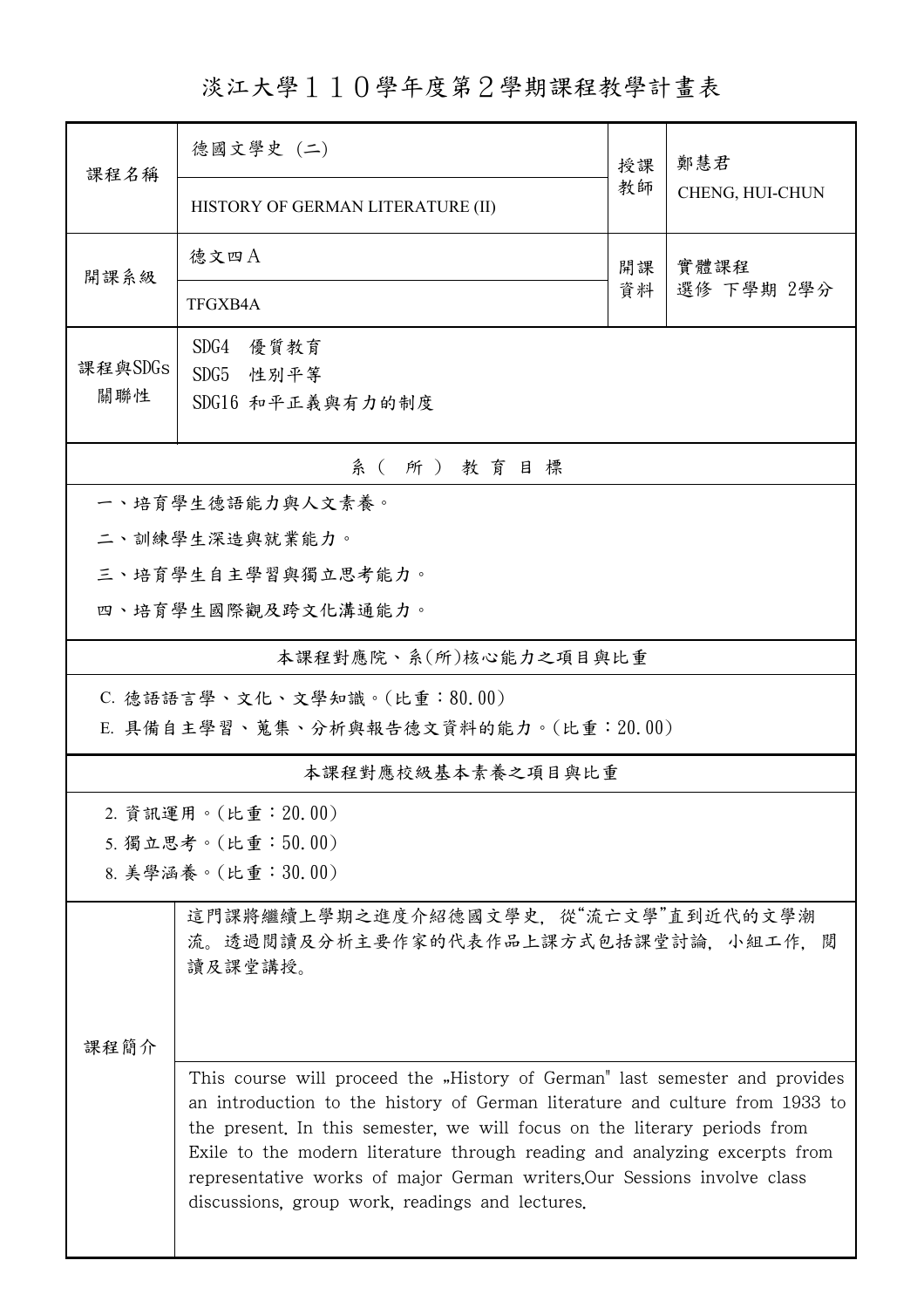## 本課程教學目標與認知、情意、技能目標之對應

將課程教學目標分別對應「認知(Cognitive)」、「情意(Affective)」與「技能(Psychomotor)」 的各目標類型。

一、認知(Cognitive):著重在該科目的事實、概念、程序、後設認知等各類知識之學習。

二、情意(Affective):著重在該科目的興趣、倫理、態度、信念、價值觀等之學習。

三、技能(Psychomotor):著重在該科目的肢體動作或技術操作之學習。

| 序<br>號         | 教學目標(中文)                                         |                                                     |                               | 教學目標(英文)                                                                                                                                                       |                                  |  |  |  |
|----------------|--------------------------------------------------|-----------------------------------------------------|-------------------------------|----------------------------------------------------------------------------------------------------------------------------------------------------------------|----------------------------------|--|--|--|
| $\mathbf{1}$   | 一方面對德國歷史有某程度的認<br>識、另一方面理解文學潮流的發<br>展。以及每個潮流的特色。 |                                                     |                               | On the one hand to get a picture of the german<br>history, on the other hand to understand that<br>development of the literatury trends and their<br>features. |                                  |  |  |  |
|                | 教學目標之目標類型、核心能力、基本素養教學方法與評量方式                     |                                                     |                               |                                                                                                                                                                |                                  |  |  |  |
| 序<br>號         | 目標類型                                             | 院、系 $(\text{m})$                                    | 校級<br>核心能力   基本素養             | 教學方法                                                                                                                                                           | 評量方式                             |  |  |  |
| $\mathbf{1}$   | 認知                                               | <b>CE</b>                                           | 258                           | 講述、發表                                                                                                                                                          | 測驗、討論(含課<br>堂、線上)、報告(含口<br>頭、書面) |  |  |  |
|                | 授課進度表                                            |                                                     |                               |                                                                                                                                                                |                                  |  |  |  |
| 週              | 日期起訖                                             |                                                     | 內 容 (Subject/Topics)          | 備註                                                                                                                                                             |                                  |  |  |  |
| 1              | $111/02/21$ ~<br>111/02/25                       |                                                     | 開學第一週,分報告題目,分組,Bertolt Brecht |                                                                                                                                                                |                                  |  |  |  |
| $\overline{2}$ | $111/02/28$ ~<br>111/03/04                       | Episches Theater, Nationalsozialismus-Exilliteratur |                               |                                                                                                                                                                |                                  |  |  |  |
| 3              | $111/03/07$ ~<br>111/03/11                       | Nachkriegsliteratur / Exil: NS-Kunst                |                               |                                                                                                                                                                |                                  |  |  |  |
| 4              | $111/03/14$ ~<br>111/03/18                       | Nachkriegsliteratur-Gruppe 47                       |                               |                                                                                                                                                                |                                  |  |  |  |
| 5              | $111/03/21$ ~<br>111/03/25                       | Literatur im Westen                                 |                               |                                                                                                                                                                |                                  |  |  |  |
| 6              | $111/03/28$ ~<br>111/04/01                       | Literatur im Westen                                 |                               |                                                                                                                                                                |                                  |  |  |  |
| 7              | $111/04/04$ ~<br>111/04/08                       | 全校教學觀摩週放假                                           |                               |                                                                                                                                                                |                                  |  |  |  |
| 8              | $111/04/11$ ~<br>111/04/15                       | Literatur im Westen                                 |                               |                                                                                                                                                                |                                  |  |  |  |
| 9              | $111/04/18$ ~<br>111/04/22                       | 文學電影                                                |                               |                                                                                                                                                                |                                  |  |  |  |
| 10             | $111/04/25$ ~<br>111/04/29                       | 期中考試週                                               |                               |                                                                                                                                                                |                                  |  |  |  |
| 11             | $111/05/02$ ~<br>111/05/06                       | Literatur in der DDR                                |                               |                                                                                                                                                                |                                  |  |  |  |
| 12             | $111/05/09$ ~<br>111/05/13                       | Literatur in der DDR                                |                               |                                                                                                                                                                |                                  |  |  |  |
| 13             | $111/05/16$ ~<br>111/05/20                       | Gegenwartsliteratur                                 |                               |                                                                                                                                                                |                                  |  |  |  |